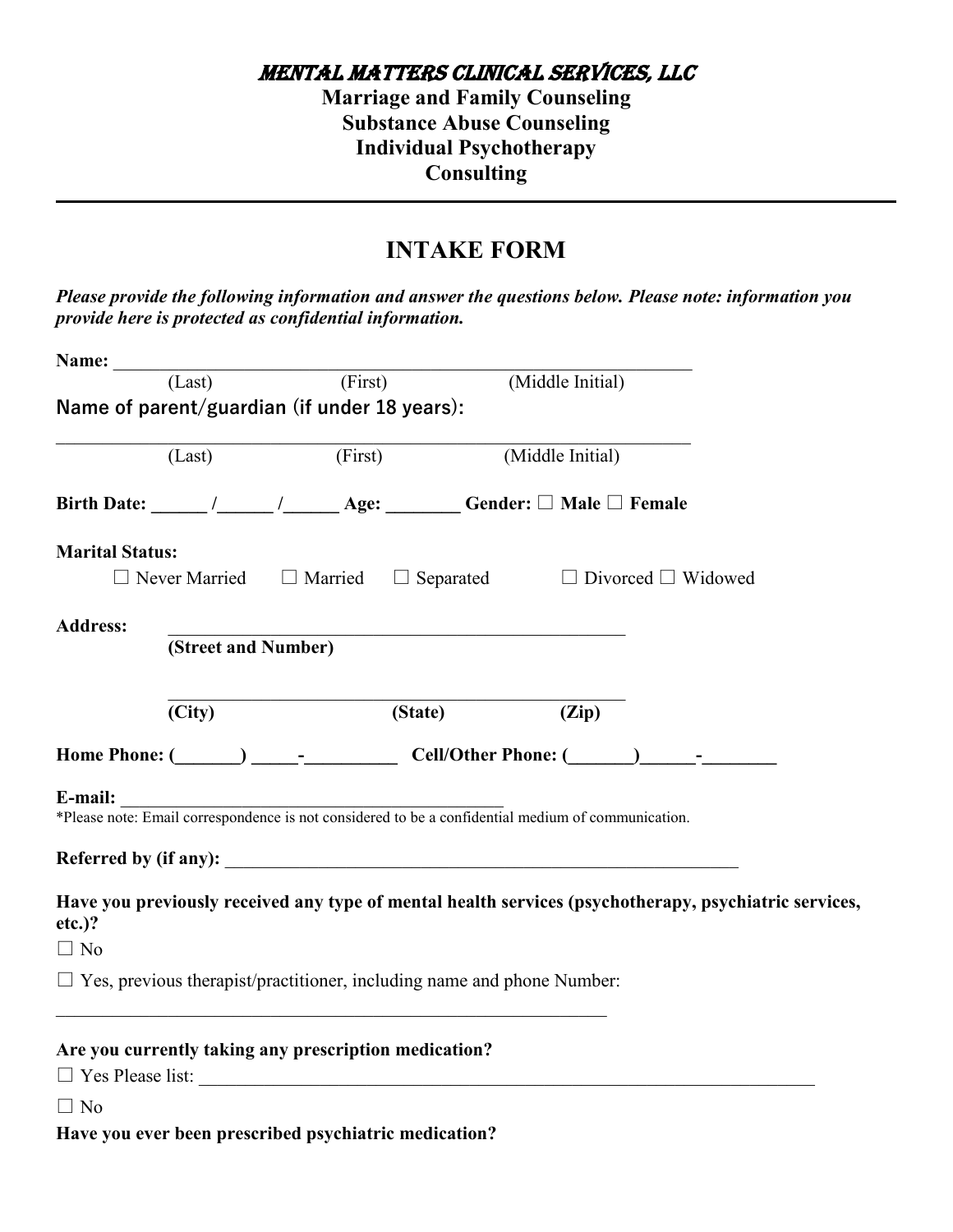| $\Box$ Yes Please list and provide dates: |  |
|-------------------------------------------|--|
|                                           |  |

□ No

## **GENERAL HEALTH AND MENTAL HEALTH INFORMATION**

|            | 1. How would you rate your current physical health? (please circle)                                  |      |                                                                               |
|------------|------------------------------------------------------------------------------------------------------|------|-------------------------------------------------------------------------------|
| Poor       | Unsatisfactory Satisfactory                                                                          | Good | Very good                                                                     |
|            | Please list any specific health problems you are currently experiencing:                             |      |                                                                               |
|            | 2. How would you rate your current sleeping habits? (please circle)                                  |      |                                                                               |
| Poor       | Unsatisfactory Satisfactory                                                                          | Good | Very good                                                                     |
|            | Please list any specific sleep problems you are currently experiencing:                              |      |                                                                               |
|            | 3. How many times per week do you generally exercise?                                                |      |                                                                               |
|            |                                                                                                      |      |                                                                               |
|            | 4. Please list any difficulties you experience with your appetite or eating patterns.                |      |                                                                               |
|            |                                                                                                      |      |                                                                               |
|            |                                                                                                      |      | 5. Are you currently experiencing overwhelming sadness, grief or depression?  |
| $\Box$ No  |                                                                                                      |      |                                                                               |
| $\Box$ Yes |                                                                                                      |      |                                                                               |
|            |                                                                                                      |      |                                                                               |
|            |                                                                                                      |      | 6. Are you currently experiencing anxiety, panic attacks or have any phobias? |
| $\Box$ No  |                                                                                                      |      |                                                                               |
| $\Box$ Yes |                                                                                                      |      |                                                                               |
|            | If yes, when did you begin experiencing this?                                                        |      |                                                                               |
|            | 7. Are you currently experiencing any chronic pain?                                                  |      |                                                                               |
| $\Box$ No  |                                                                                                      |      |                                                                               |
| $\Box$ Yes |                                                                                                      |      |                                                                               |
|            | If yes, please describe?                                                                             |      |                                                                               |
|            | <b>8. Do you drink alcohol more than once a week?</b> $\Box$ No $\Box$ Yes                           |      |                                                                               |
|            | 9. How often do you engage recreational drug use? $\square$ Daily $\square$ Weekly $\square$ Monthly |      |                                                                               |
|            | $\Box$ Infrequently $\Box$ Never                                                                     |      |                                                                               |
|            | 10. Are you currently in a romantic relationship? $\square$ No $\square$ Yes                         |      |                                                                               |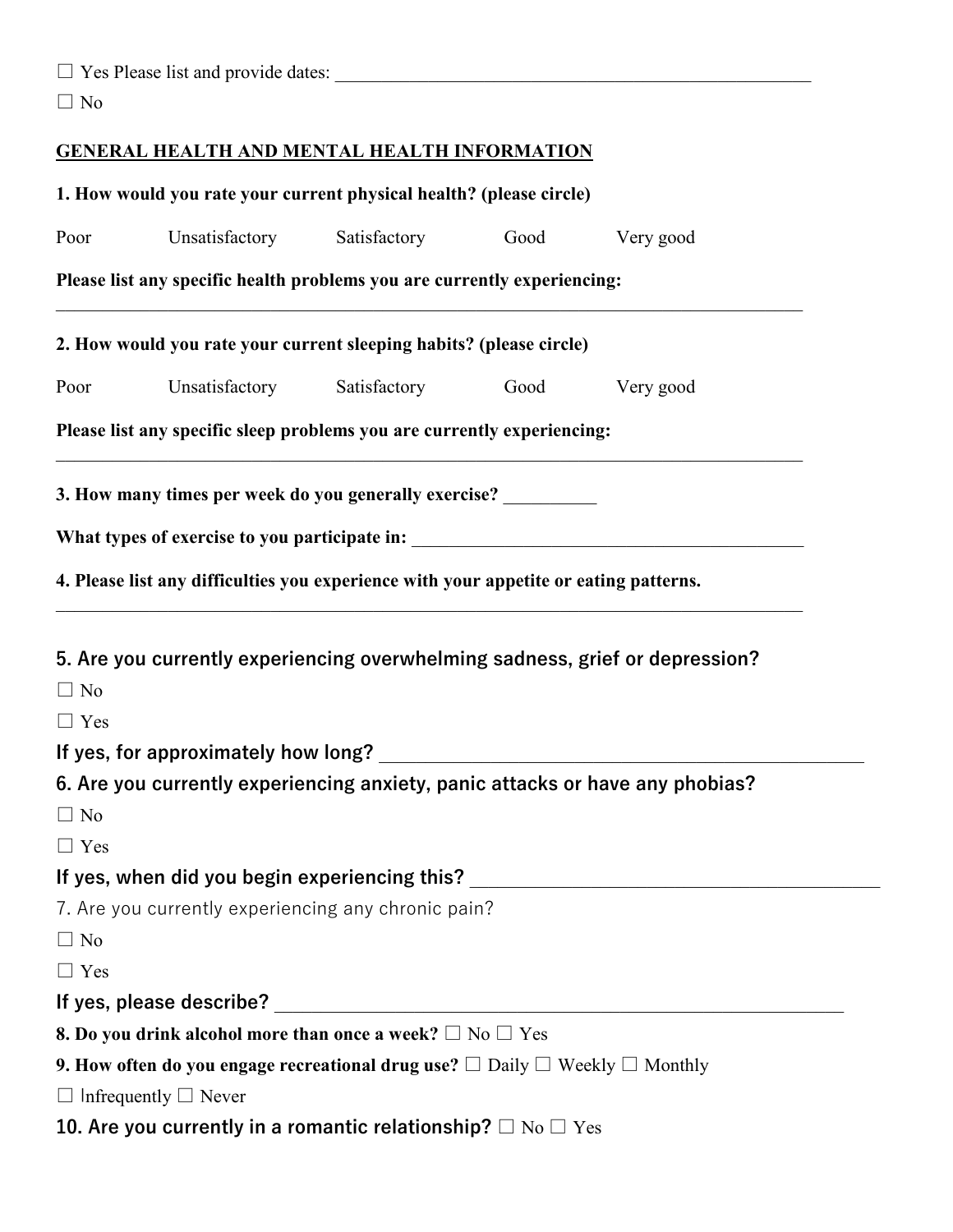If yes, for how long?

**On a scale of 1-10, how would you rate your relationship?** \_\_\_\_\_\_\_\_\_\_

**11. What significant life changes or stressful events have you experienced recently?**

## **FAMILY MENTAL HEALTH HISTORY:**

**In the section below identify if there is a family history of any of the following. If yes, please indicate the family member's relationship to you in the space provided (father, grandmother, uncle, etc.).**

\_\_\_\_\_\_\_\_\_\_\_\_\_\_\_\_\_\_\_\_\_\_\_\_\_\_\_\_\_\_\_\_\_\_\_\_\_\_\_\_\_\_\_\_\_\_\_\_\_\_\_\_\_\_\_\_\_\_\_\_\_\_\_\_\_\_\_\_\_\_\_\_\_\_\_\_\_\_\_\_\_\_\_\_\_\_\_\_\_\_

 $\_$  , and the set of the set of the set of the set of the set of the set of the set of the set of the set of the set of the set of the set of the set of the set of the set of the set of the set of the set of the set of th

\_\_\_\_\_\_\_\_\_\_\_\_\_\_\_\_\_\_\_\_\_\_\_\_\_\_\_\_\_\_\_\_\_\_\_\_\_\_\_\_\_\_\_\_\_\_\_\_\_\_\_\_\_\_\_\_\_\_\_\_\_\_\_\_\_\_\_\_\_\_\_\_\_\_\_\_\_\_\_\_\_\_\_\_\_\_\_\_\_\_

**Please Circle List Family Member** 

|                                | <b>Please Circle</b> | <b>List Family Member</b> |
|--------------------------------|----------------------|---------------------------|
| Alcohol/Substance Abuse        | yes/no               |                           |
| Anxiety                        | yes/no               |                           |
| Depression                     | yes/no               |                           |
| Domestic Violence              | yes/no               |                           |
| <b>Eating Disorders</b>        | yes/no               |                           |
| Obesity                        | yes/no               |                           |
| Obsessive Compulsive Behavior  | yes/no               |                           |
| Schizophrenia                  | yes/no               |                           |
| Suicide Attempts               | yes/no               |                           |
| <b>ADDITIONAL INFORMATION:</b> |                      |                           |

**1. Are you currently employed?** □ No □ Yes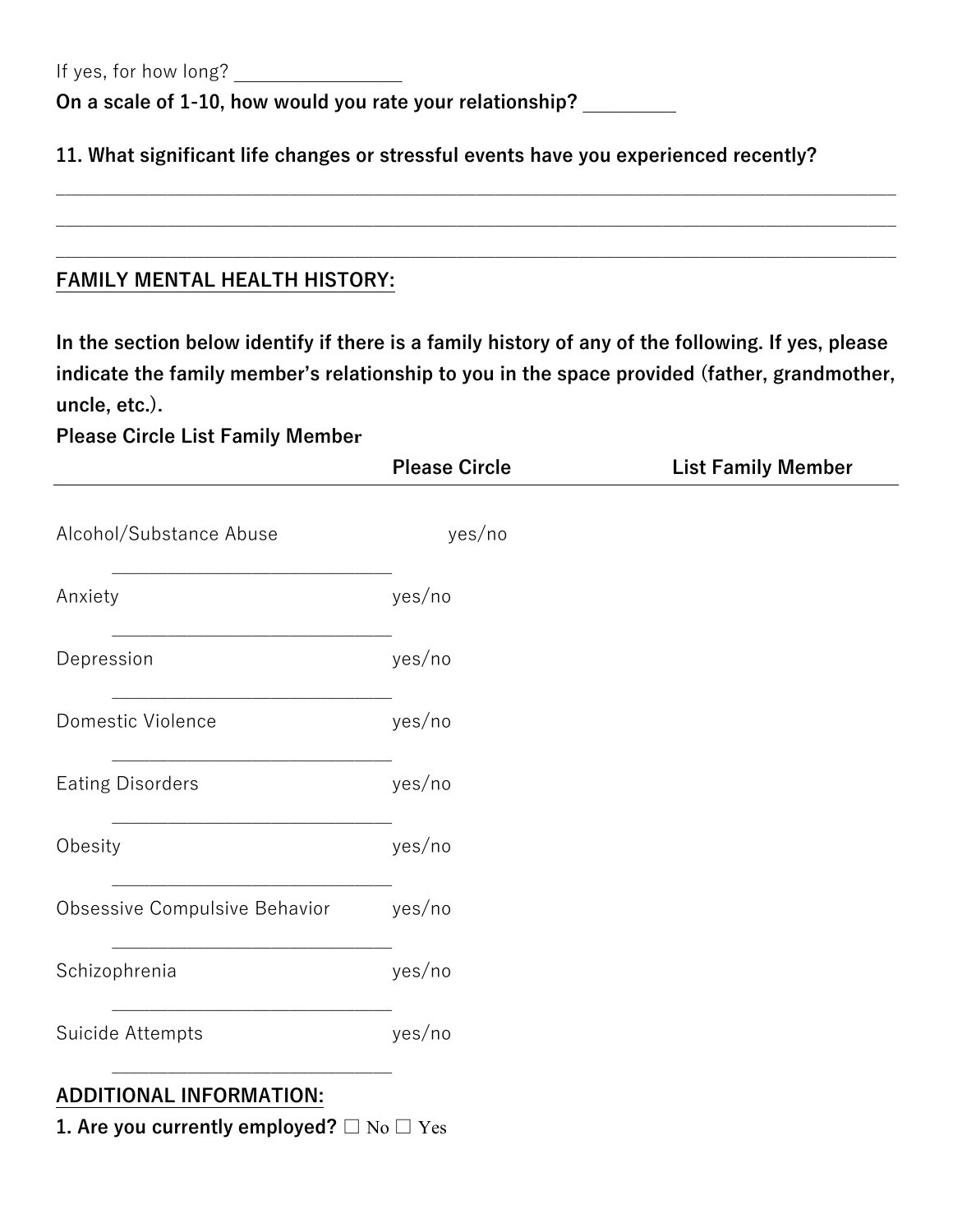## Do you enjoy your work? Is there anything stressful about your current work?

2. Do you consider yourself to be spiritual or religious?  $\square$  No  $\square$  Yes

If yes, describe your faith or belief:

3. What do you consider to be some of your strengths?

4. What do you consider to be some of your weakness?

5. What would you like to accomplish out of your time in therapy?

**Additional Information** 

**Client's Name (please print)** 

**Date** 

Name of Parent or Guardian